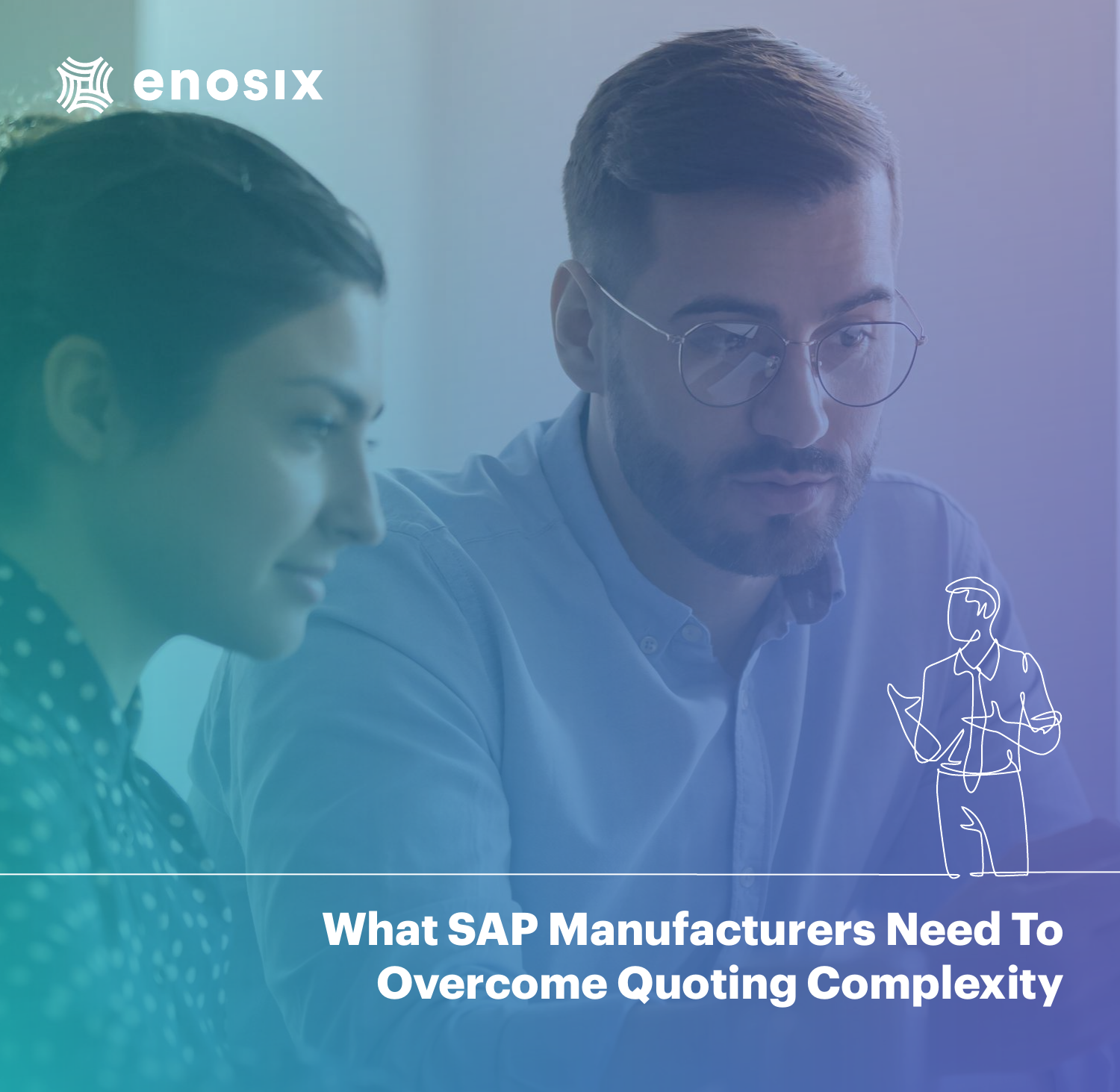# **Table of Contents**

- **1** [Introduction](#page-2-0)
- **3**  [Manufacturing industry challenges with off-the-shelf quoting tools](#page-4-0)
- **4**  [Unlocking the power of your SAP-based data without adding to your](#page-5-0)  [IT department's technical debt](#page-5-0)
- **5**  [How Sonny's car wash equipment supplier reimagined SAP ECC and](#page-6-0)  [CPQ/VC capabilities](#page-6-0)
- **6**  [Why addressing quoting is critical before you deploy an](#page-7-0)  [eCommerce solution](#page-7-0)



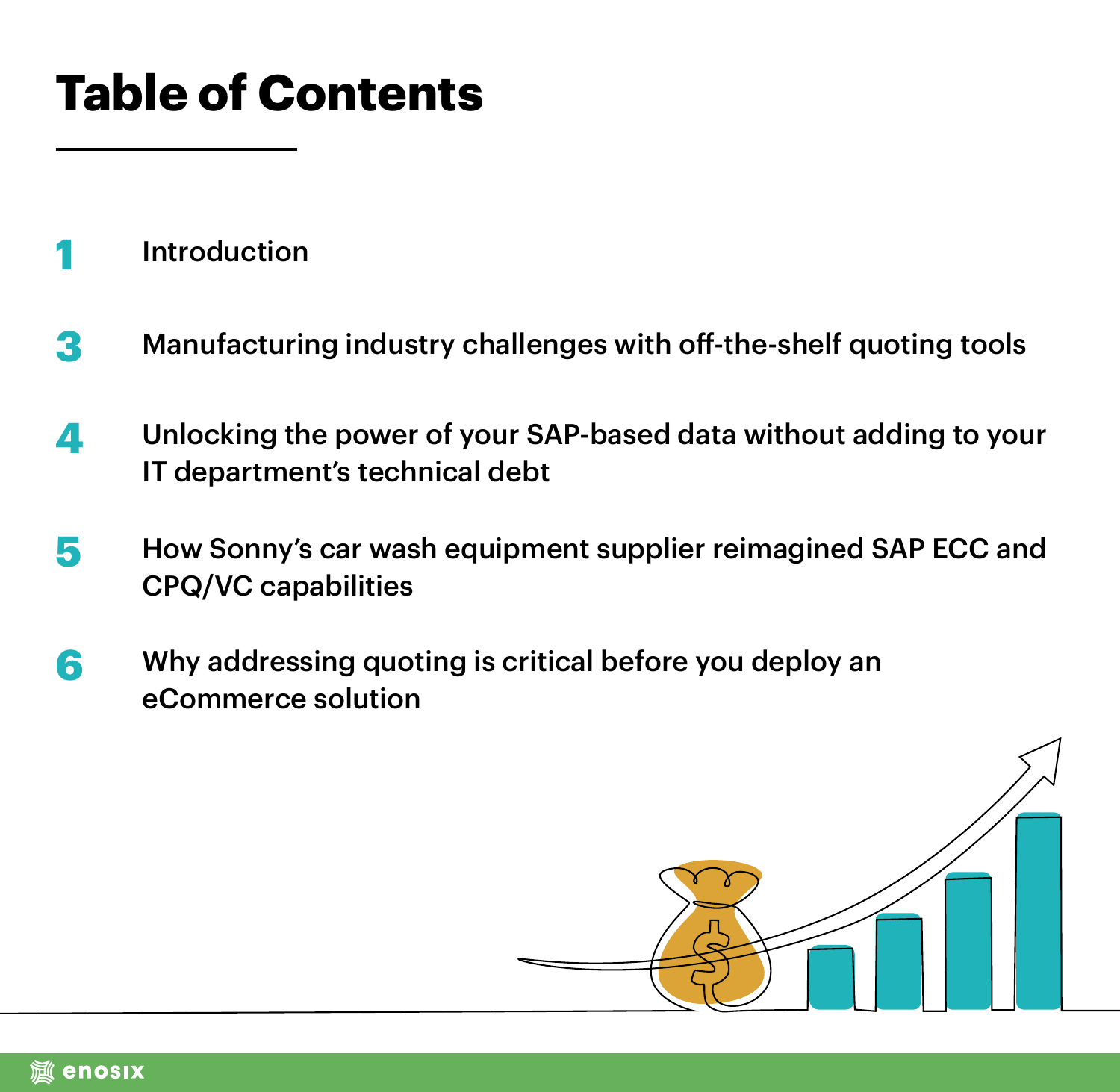## <span id="page-2-0"></span>**Complex products and complex pricing need easy quoting**

By 2025, 80% of B2B sales interactions between suppliers and buyers will be in digital channels, according to Gartner<sup>1</sup>. This isn't just a shift where buyers click "submit" online versus on the phone with a sales representative. It's a fundamental shift in the way buyers of all goods and services are doing business. It's critical for manufacturers to adopt best practices for real-time quoting that can quickly, and without manual intervention, be turned into always-accurate orders.



Buyers have high expectations of the purchasing experience today. Driven by consumer-esque expectations set by Amazon and other e-tailers, the line between a B2C buying experience and B2B has been obliterated. Unique to B2B purchasing, however, is quoting. It can be complex to create a quote, often pulling from multiple systems, varying discounts, configuration logic including SAP Variant Configuration, and factoring in availability/ATP (most of which is mastered in SAP ERP, but also needs to be used within the front-end user interface - CRM, CPQ tools, customer portals, ecommerce sites, etc).

This challenge of disparate systems and data structures often forces SAP customers into an inefficient sales process where end-users are swivel-chairing between multiple tools and screens just to create an accurate quote. Sound familiar?

#### In your business, you undoubtedly understand the challenges:

- Product information housed in SAP with quotes likely produced in an outside system
- Ensuring accuracy in quotes, pricing, discounts, and availability
- A combination of relationship-based accounts and purely transactional ones
- Per-account negotiated pricing that varies by product, configuration, and delivery date
- Employee turnover and the risk of knowledge loss
- Thousands of SKUs and configurations
- A rising bar on expectations of the customer (buyer) experience

1. https://www.gartner.com/en/sales/trends/future-of-sales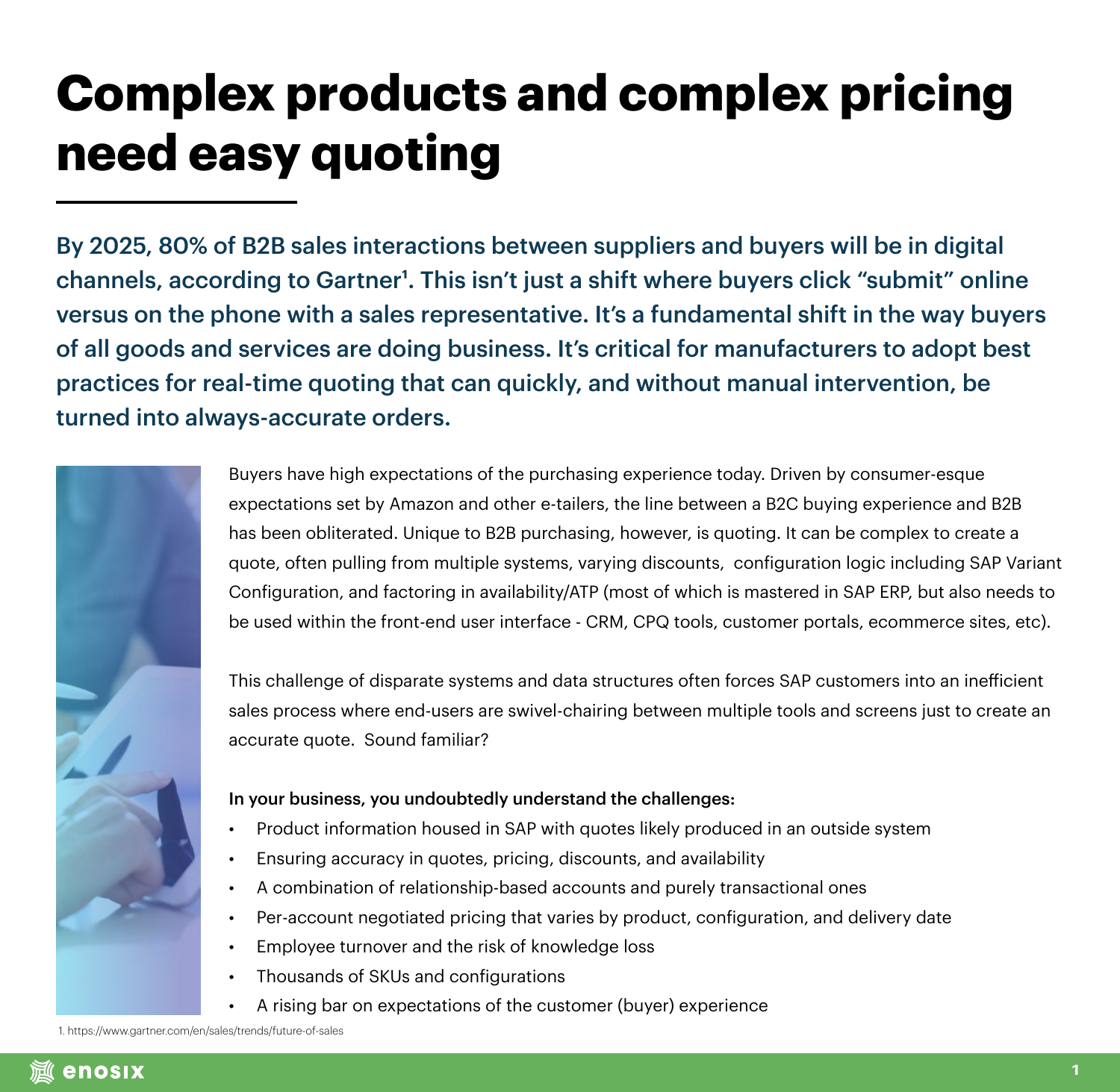Simplifying quoting–and ensuring 100% accuracy–is no longer a feature of only tech-savvy manufacturers. It's a table stakes expectation of B2B buyers and distributors around the world. And it's easy to equate quoting with pricing, but it also includes makeability and availability. An accurate quote starts with access to your complete SKU inventory including configuration options. Because a quote that's 80%, or even 95% accurate, is as good as 0%.

#### The CPQ Process

Quotes, even complex ones, must be delivered quickly to meet customer's expectations and to stay ahead of the competition. This process must be measured in minutes - not days or weeks.



In your business, you undoubtedly understand the challenges:

- Manufacturing industry challenges with off-the-shelf quoting tools
- Unlocking the power of your SAP-based data without adding to your IT department's technical debt
- How Sonny's car wash equipment supplier reimagined SAP ECC and CPQ/VC capabilities
- Why addressing quoting is critical before you deploy an eCommerce solution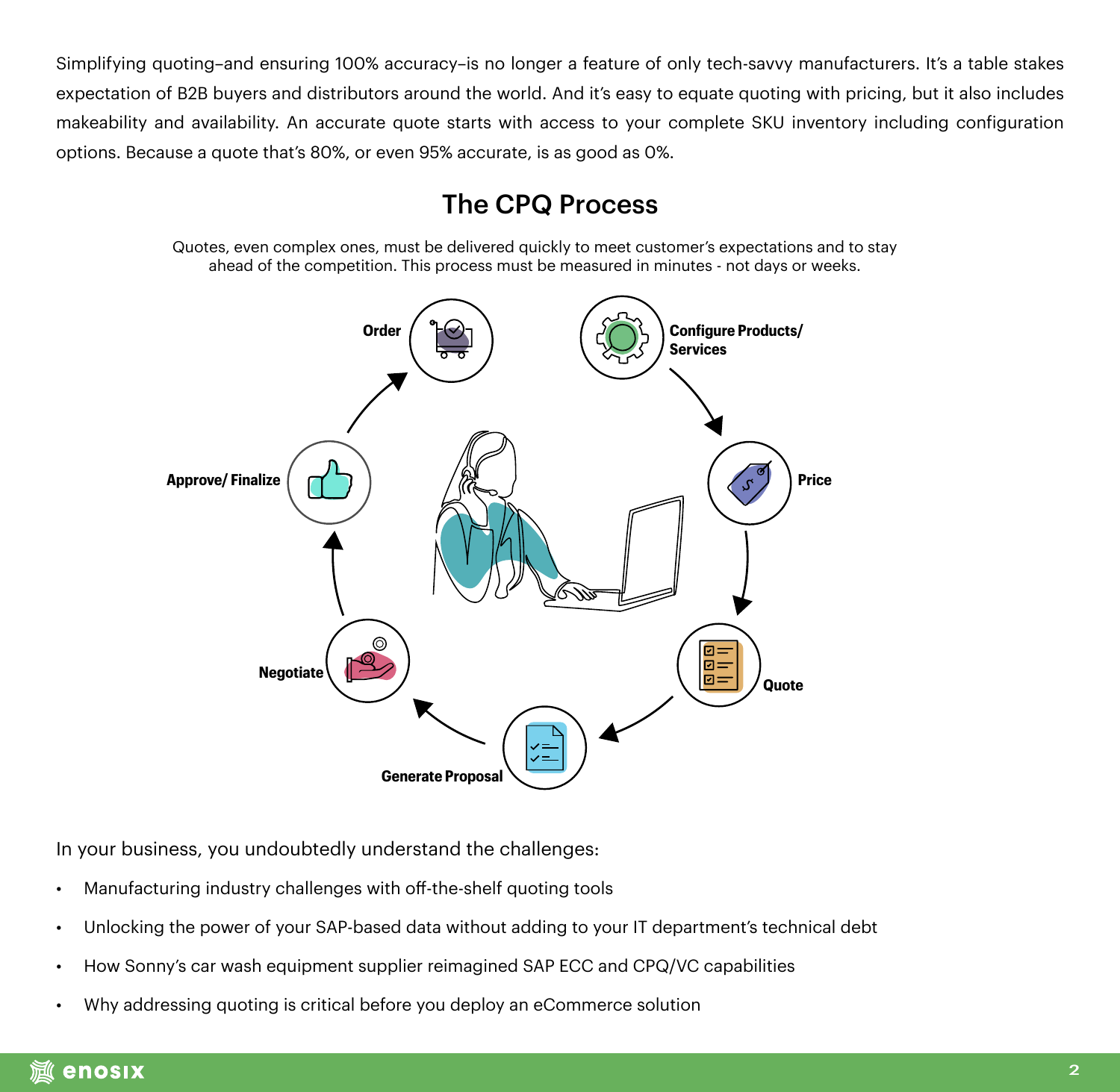#### <span id="page-4-0"></span>**Quoting is hard for everyone–but excellence is rewarded with improved margins**

We get it. Quoting is hard for manufacturers. Most tools are designed for standardized quoting and a consumergoods mentality of inventory-ready products. Complex products with complex pricing can seem like nearly infinite complexity. On top of that, CRMs, eCommerce, and the underlying IT to support a sales quoting tool aren't your core competencies. But it's not a gloom and doom prognosis.

Let's start with some common scenarios that impact quoting for manufacturers:

- We're too unique to make a quoting tool work
- Our catalog is "too complex" to successfully deploy CPQ
- Our customers prefer to work with the rep that knows their account inside-out
- Analysis paralysis as manufacturers grapple with evaluating tools and a 'hot potato' effect where no one wants to own the project
- Partly-implemented solutions where not all projects can be quoted using automated tools and configurable goods (or a subset) have to be excluded and handled by exception

Do any of those sound familiar? Digital transformation is here and while manufacturers may be on the laggard end of adoption, now is your time to differentiate.

What does a nimble, accurate quoting solution do? It streamlines processes and makes it easier to do business because accurate quotes drive margin improvements. Delivering quotes with 100% accurate pricing means gaining, and keeping, the trust of your customer while also preserving (and improving) margins.



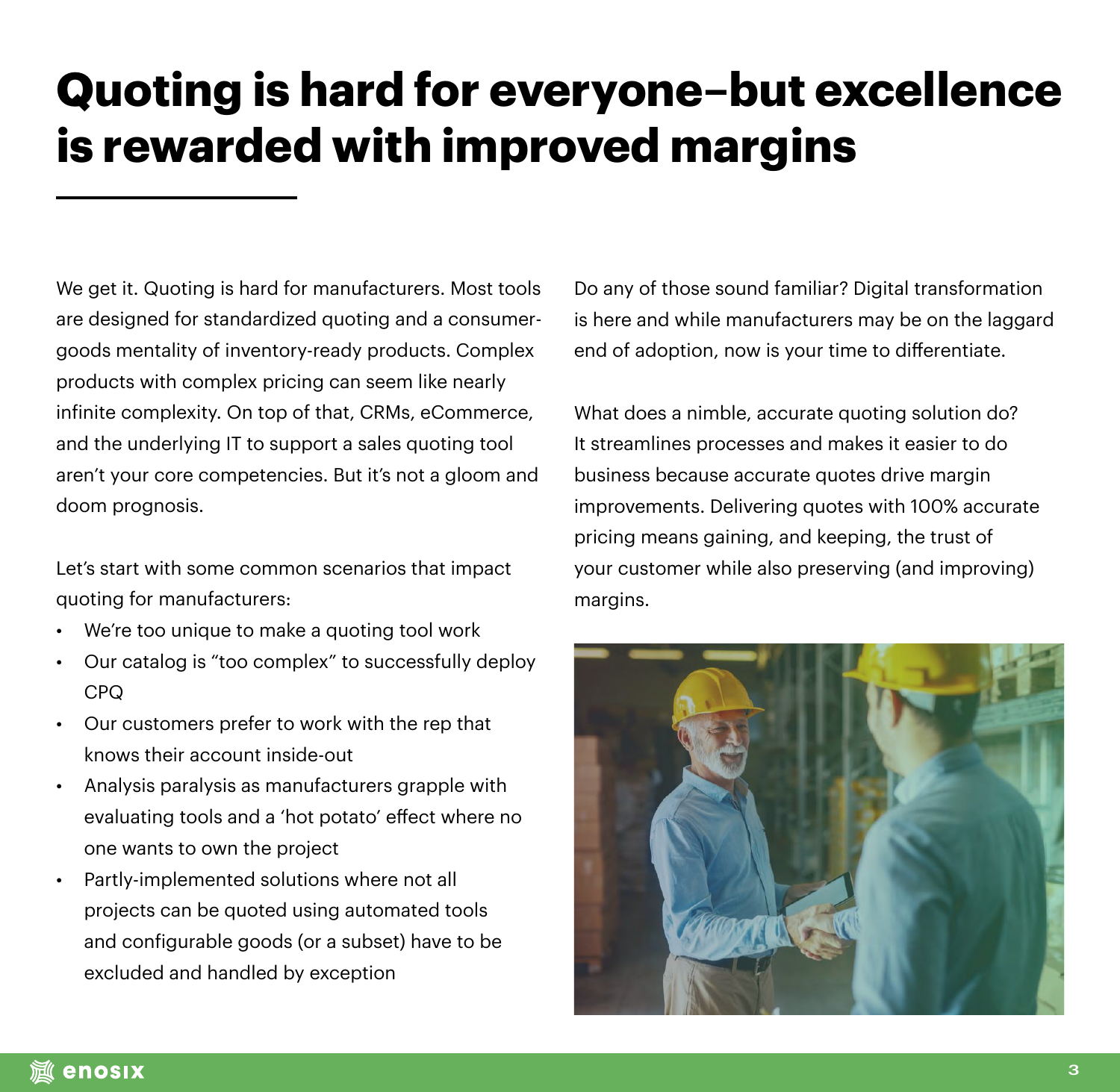#### <span id="page-5-0"></span>**The data isn't trapped in SAP–it's available in SAP**

Your product configurations and options–along with associated pricing–are detailed in SAP. So the solution, especially for made-to-order businesses, is leveraging that intelligence without adding additional complexity. Your complex SAP-based business rules and product catalog can become an asset.

SAP data can be presented within Salesforce CPQ to enable the lightning-fast creation of quotes that follow all preset configuration rules, present accurate pricing (with account-specific discounts), and create SAPacceptable orders. This can happen through a sales rep or through an eCommerce portal.

This can be done using [data virtualization](https://enosix.com/how-it-works)–the splitsecond access to lead-to-cash data within SAP. Now is not the time to rely on middleware or replicating pricing and configuration tables–only to then have a new data set to constantly refresh and maintain.

Directly connecting your SAP back end with a Salesforce front end makes turnaround time (TAT) your competitive advantage. Gone are the days when your sales rep has to say, "I'll call you back" so they can confirm pricing and ATP with the SAP team. Quotes can be created in

real time with ATP, customer-specific pricing, custom configurations, and more.

It's also important that your distributors have access to the same cost/quote capabilities as your internal team.

Spoiler: The key to connecting your SAP-based business logic with powerful Salesforce quoting tools–including CPQ–is enosix.

**"When we evaluated all the options, it was clear enosix had the most cost-effective, scalable approach. No other provider can integrate CPQ with SAP VC in real-time so quickly and easily."**

**- Brian Grignon, Director of IT, EnerSys**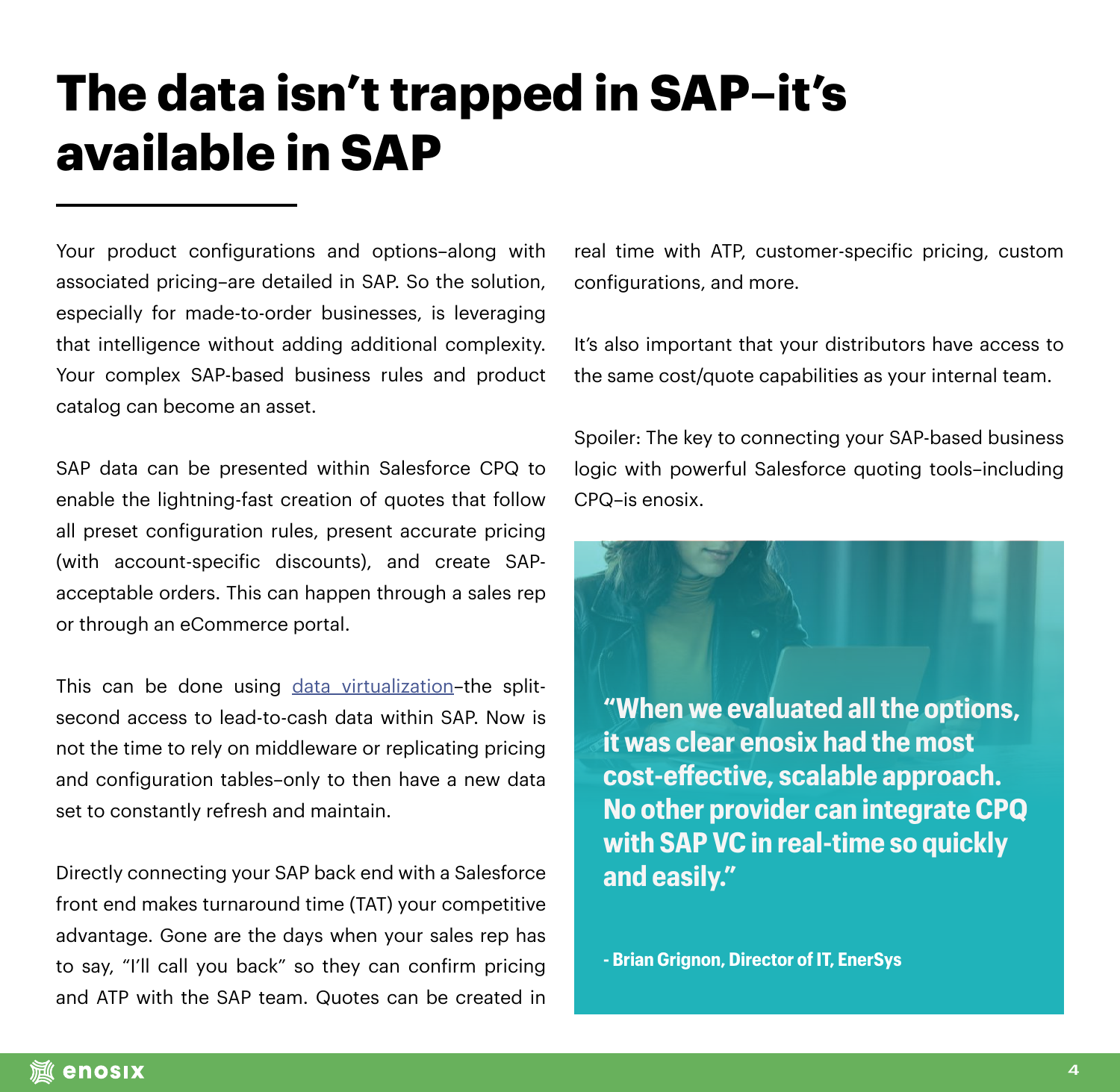#### <span id="page-6-0"></span>**Wash. Rinse. Repeat. Car Wash Equipment Supplier and Quoting Powerhouse: Sonny's**

When it came to connecting SAP to their CRM, Sonny's found "Sometimes it worked here. Sometimes it didn't work there, and that was a huge hassle," according to Tim Elhefnawy, GM & VP of Sales. Sonny's wanted to find new ways to provide a seamless customer experience. To achieve its goal, Sonny's wanted to integrate SAP ECC with Salesforce CPQ, so its salespeople and distributors could access timely, relevant, and accurate pricing and inventory information in real time. Previously, the quoting process was cumbersome to the point where it hampered the customer experience.

Thanks to enosix, Sonny's can use Salesforce to put pricing and inventory data front and center. In fact, enosix ensures Sonny's salespeople and distributors can access real-time, up-to-date information.

Where Sonny's salespeople once struggled to get pricing and inventory data, the enosix platform ensures they can get the information they need exactly when they need it. As such, the platform is transforming Sonny's customer experiences.

> **"We are getting more accurate information out the door … and we're delivering far better experiences."**

**— Tim Elhefnawy, GM & VP, Parts Division at Sonny's**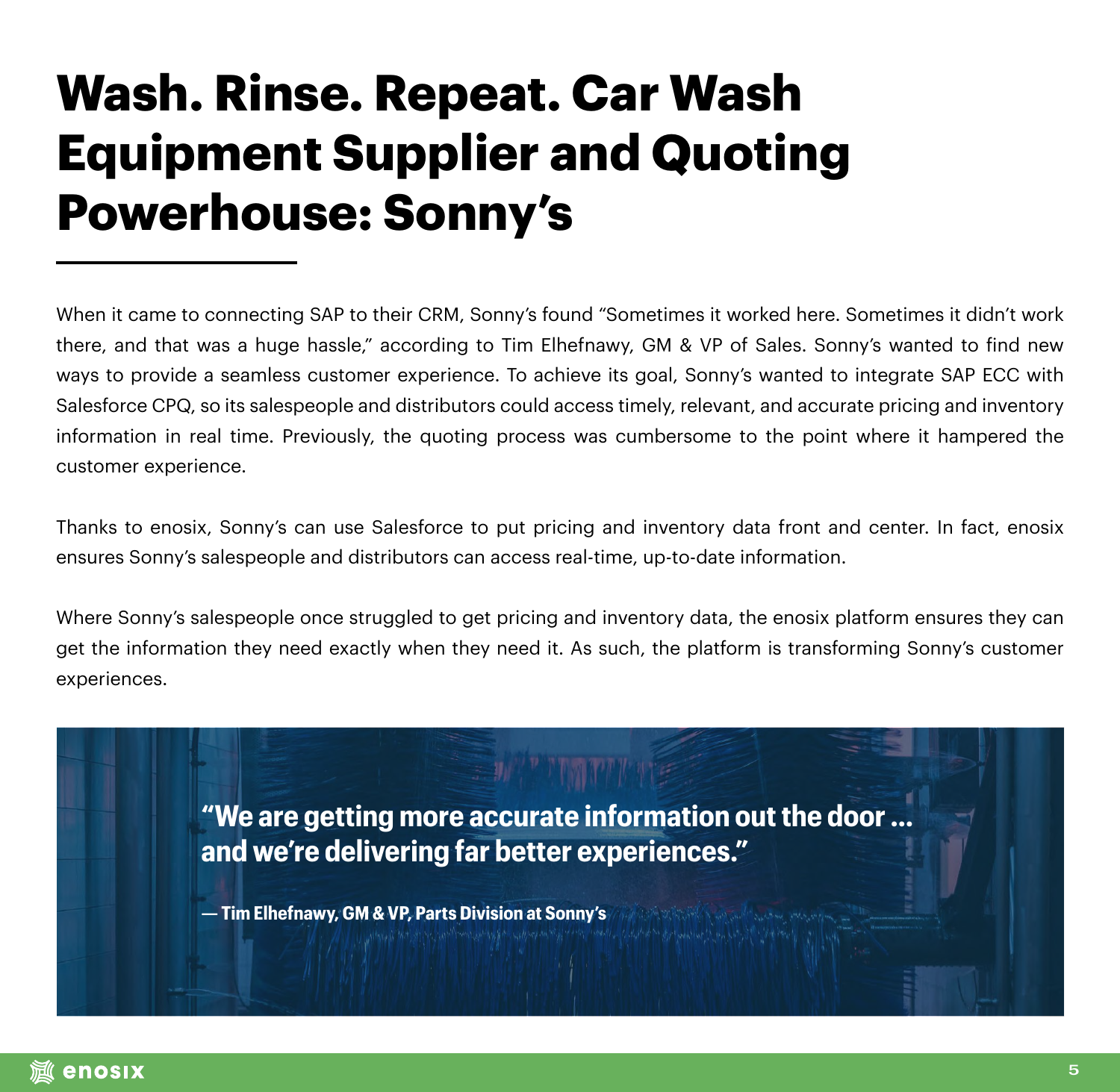## <span id="page-7-0"></span>**Laying the foundation for successful eCommerce**

Before you can successfully deploy an eCommerce experience for your customers, it's critical to get the quoting infrastructure right. Every engagement channel needs to be accessing a single source of truth–in real time, at the speed of the customer. When you get SAP-CRM integrated quoting right, you could see a 40-95+% decrease in quote turnaround time.

Another aspect of quoting complexity and eCommerce is managing inventory data sources. Knowing inventory levels, in real-time, and how that impacts made-to-order products as well, is key to maximizing margins and impressing customers and distributors.

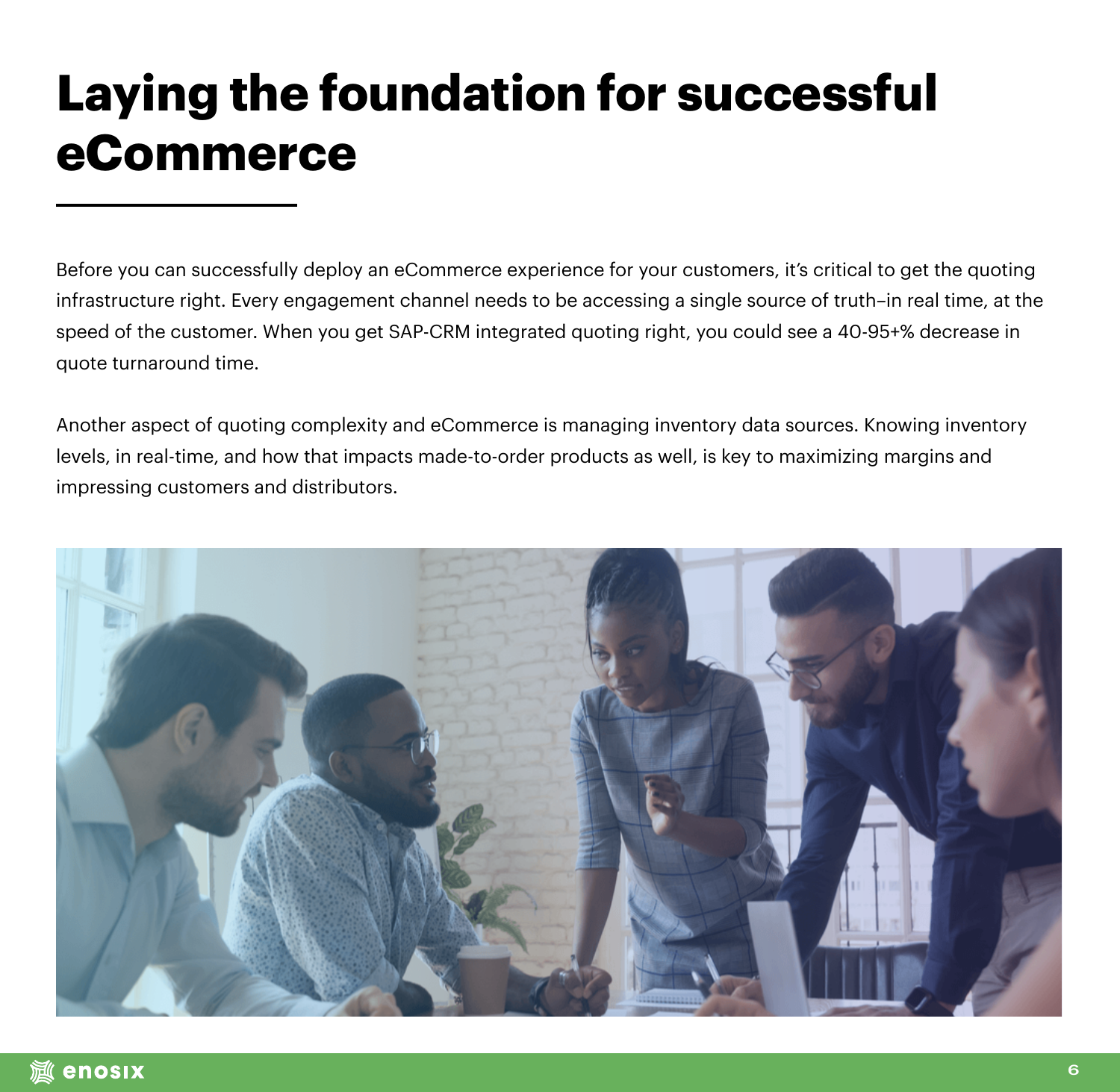#### **Key take-aways:**



Quoting, with 100% accuracy, must be measured in minutes, not hours, days, or weeks.



Inaccurate or incomplete quotes erode customer trust.



Your perceptions about your business complexity, uniqueness, and fear of failure are significant but overcomable obstacles in your digital transformation.



Catalogs with variant configurations or made-to-order products can, and must, be included in a modern CPQ solution.



Dual maintenance of products, pricing, configuration logic, inventory availability, quotes and orders creates significant technical dept for SAP manufacturers and distributors that can be avoided.



It is possible to create a "single pane of glass" where your end-users and customers only need one screen/application to create an accurate quote and this can be achieved faster than you ever imagined.